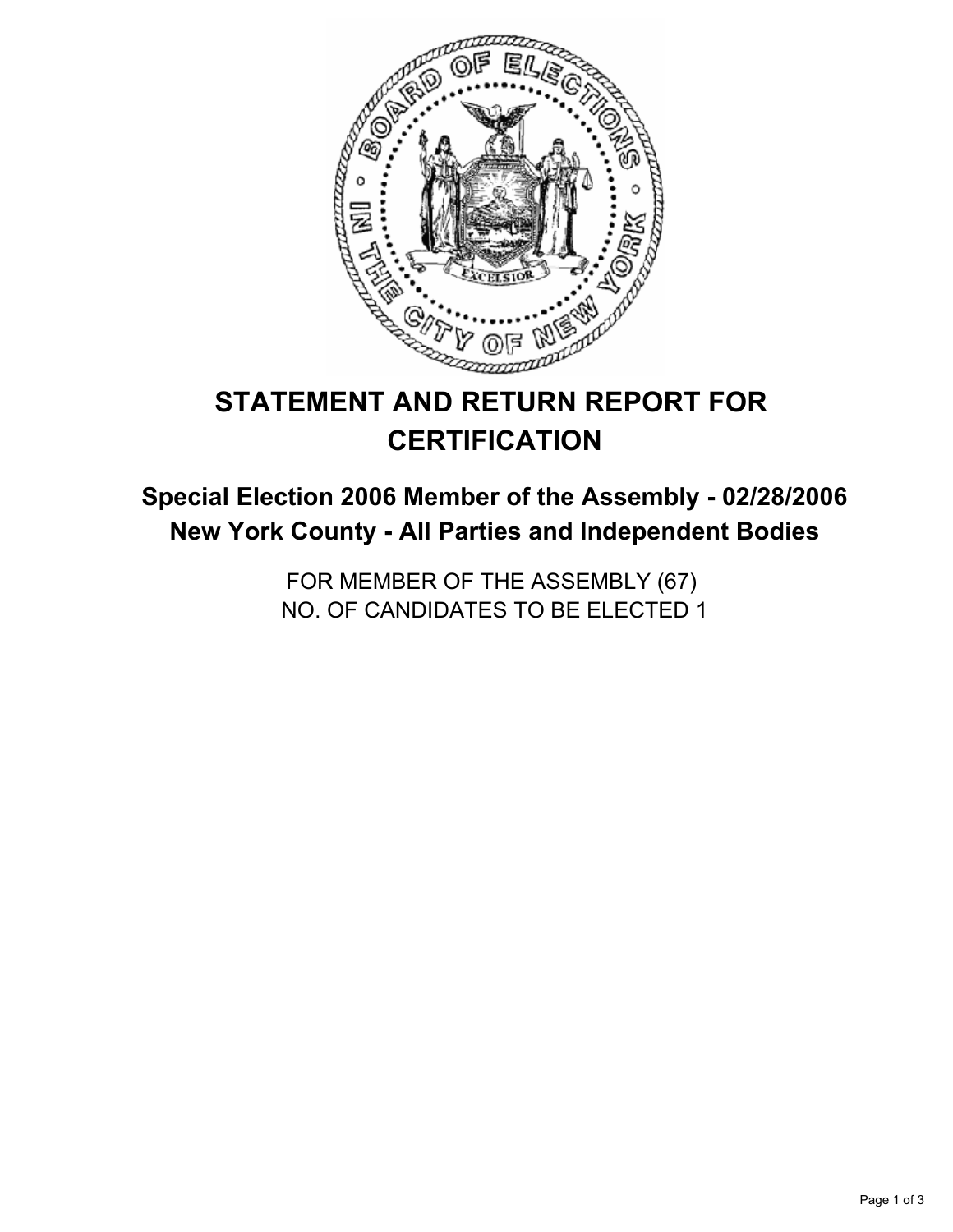

#### **ASSEMBLY DISTRICT 67**

| <b>PUBLIC COUNTER</b>                   | 9,399 |
|-----------------------------------------|-------|
| <b>EMERGENCY</b>                        | 0     |
| ABSENTEE/MILITARY                       | 187   |
| <b>AFFIDAVIT</b>                        | 40    |
| <b>TOTAL BALLOTS</b>                    | 9,626 |
| EMILY A CSENDES (REPUBLICAN)            | 875   |
| LINDA B ROSENTHAL (DEMOCRATIC)          | 5,027 |
| MICHAEL LUPINACCI (INDEPENDENCE)        | 499   |
| LINDA B ROSENTHAL (WORKING FAMILIES)    | 667   |
| MICHAEL LUPINACCI (NEW LEADERSHIP)      | 104   |
| CHARLES A SIMON (WEST SIDE PROGRESSIVE) | 2,254 |
| BEZALEL GELBTUY (WRITE-IN)              |       |
| RICHARD COTZIEOL (WRITE-IN)             |       |
| SCOTT STRINGER (WRITE-IN)               |       |
| TOM WEISS (WRITE-IN)                    | 57    |
| <b>TOTAL VOTES</b>                      | 9,486 |
| <b>UNRECORDED</b>                       | 140   |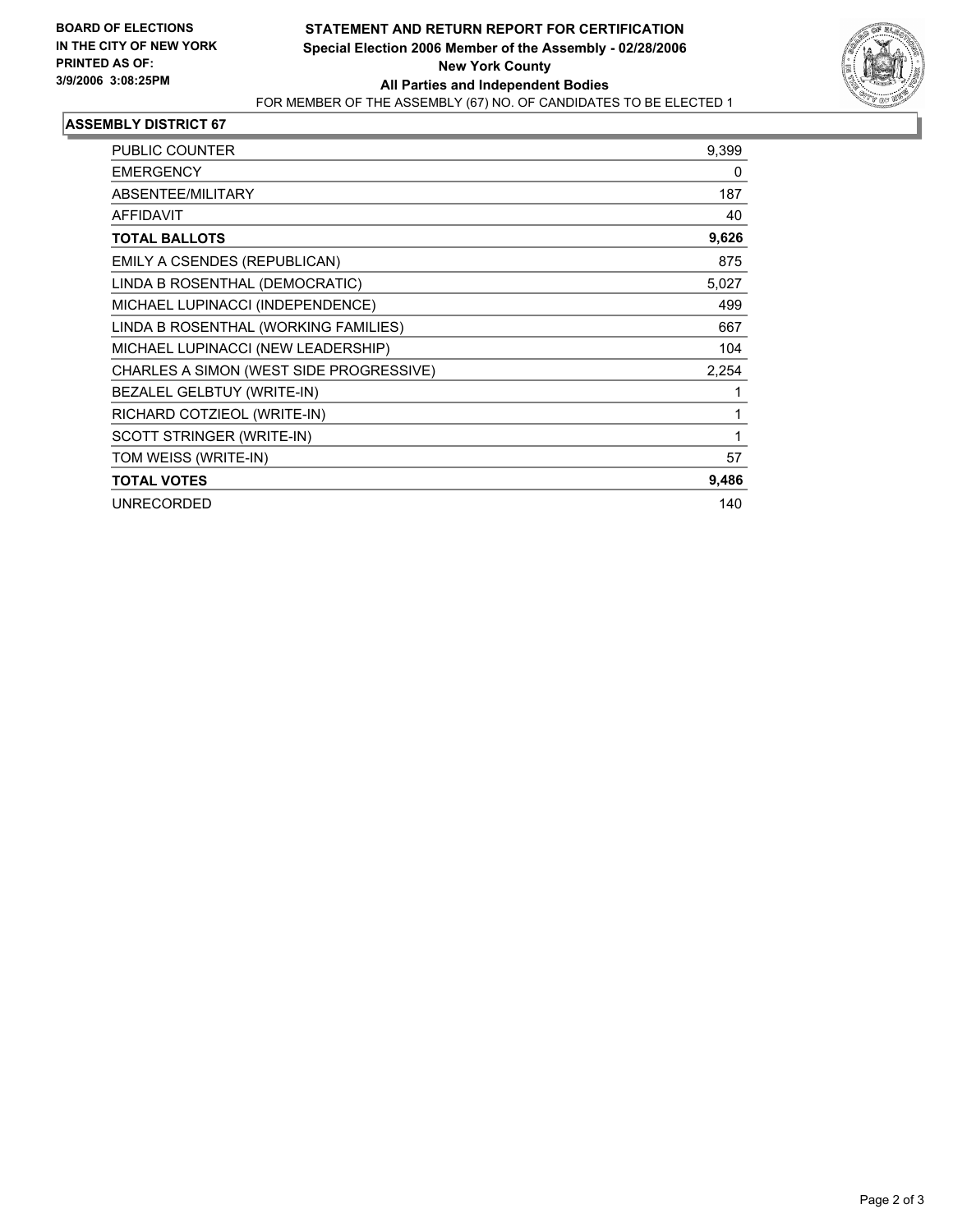### **STATEMENT AND RETURN REPORT FOR CERTIFICATION Special Election 2006 Member of the Assembly - 02/28/2006 New York County All Parties and Independent Bodies** FOR MEMBER OF THE ASSEMBLY (67) NO. OF CANDIDATES TO BE ELECTED 1



### **TOTAL FOR MEMBER OF THE ASSEMBLY (67) - New York County**

| PUBLIC COUNTER                          | 9,399 |
|-----------------------------------------|-------|
| <b>EMERGENCY</b>                        | 0     |
| ABSENTEE/MILITARY                       | 187   |
| <b>AFFIDAVIT</b>                        | 40    |
| <b>TOTAL BALLOTS</b>                    | 9,626 |
| EMILY A CSENDES (REPUBLICAN)            | 875   |
| LINDA B ROSENTHAL (DEMOCRATIC)          | 5,027 |
| MICHAEL LUPINACCI (INDEPENDENCE)        | 499   |
| LINDA B ROSENTHAL (WORKING FAMILIES)    | 667   |
| MICHAEL LUPINACCI (NEW LEADERSHIP)      | 104   |
| CHARLES A SIMON (WEST SIDE PROGRESSIVE) | 2,254 |
| BEZALEL GELBTUY (WRITE-IN)              |       |
| RICHARD COTZIEOL (WRITE-IN)             |       |
| SCOTT STRINGER (WRITE-IN)               |       |
| TOM WEISS (WRITE-IN)                    | 57    |
| <b>TOTAL VOTES</b>                      | 9,486 |
| <b>UNRECORDED</b>                       | 140   |

We certify this statement to be correct, and have caused the same to be attested by the signatures of the members of the board, or a majority thereof, on

Date

Secretary **Chairman** 

Canvassing Board

Chief Clerk

Canvassing Board **Canvassing Board** Canvassing Board **Deputy Chief Clerk**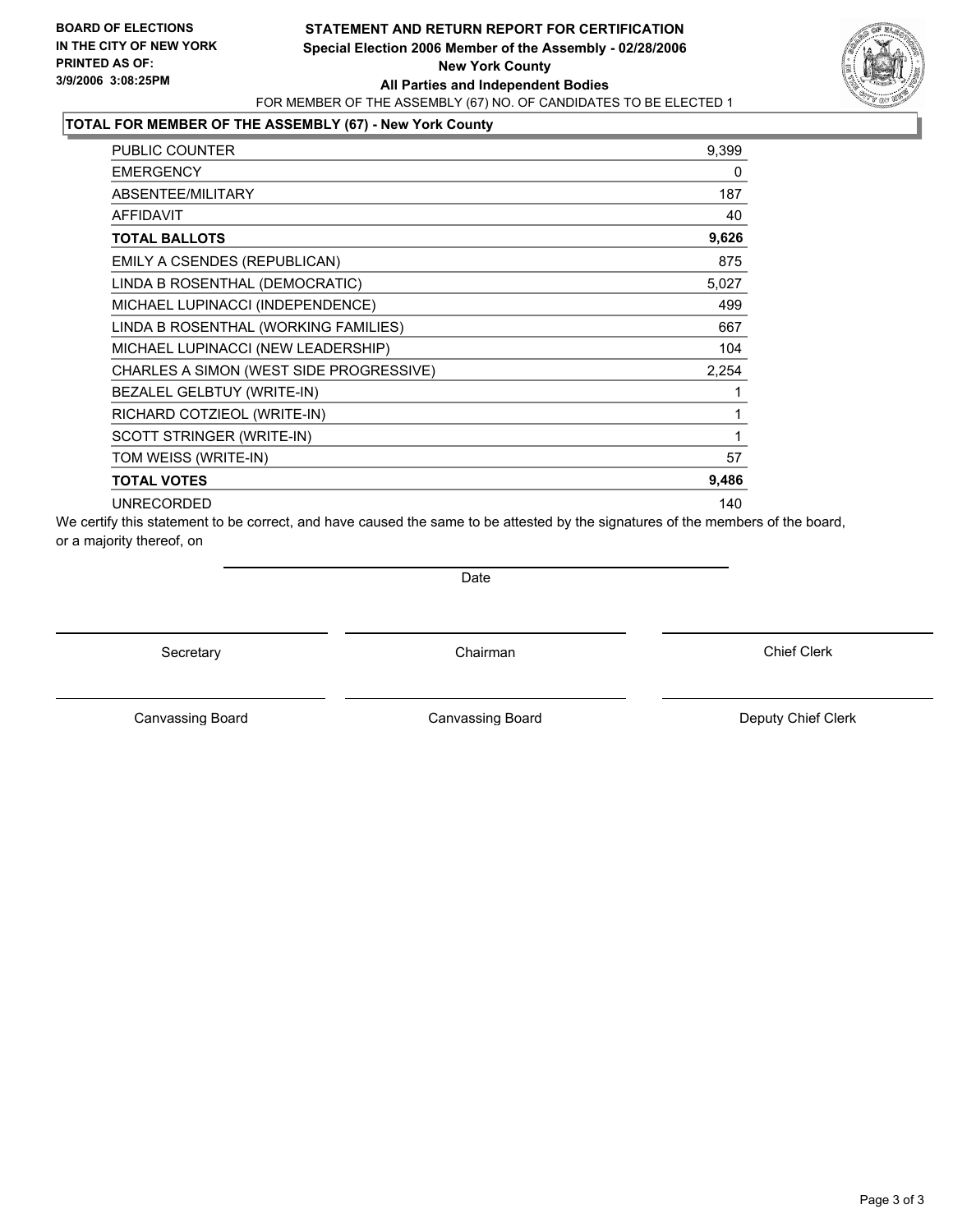

# **STATEMENT AND RETURN REPORT FOR CERTIFICATION**

## **Special Election 2006 Member of the Assembly - 02/28/2006 New York County - All Parties and Independent Bodies**

FOR MEMBER OF THE ASSEMBLY (74) NO. OF CANDIDATES TO BE ELECTED 1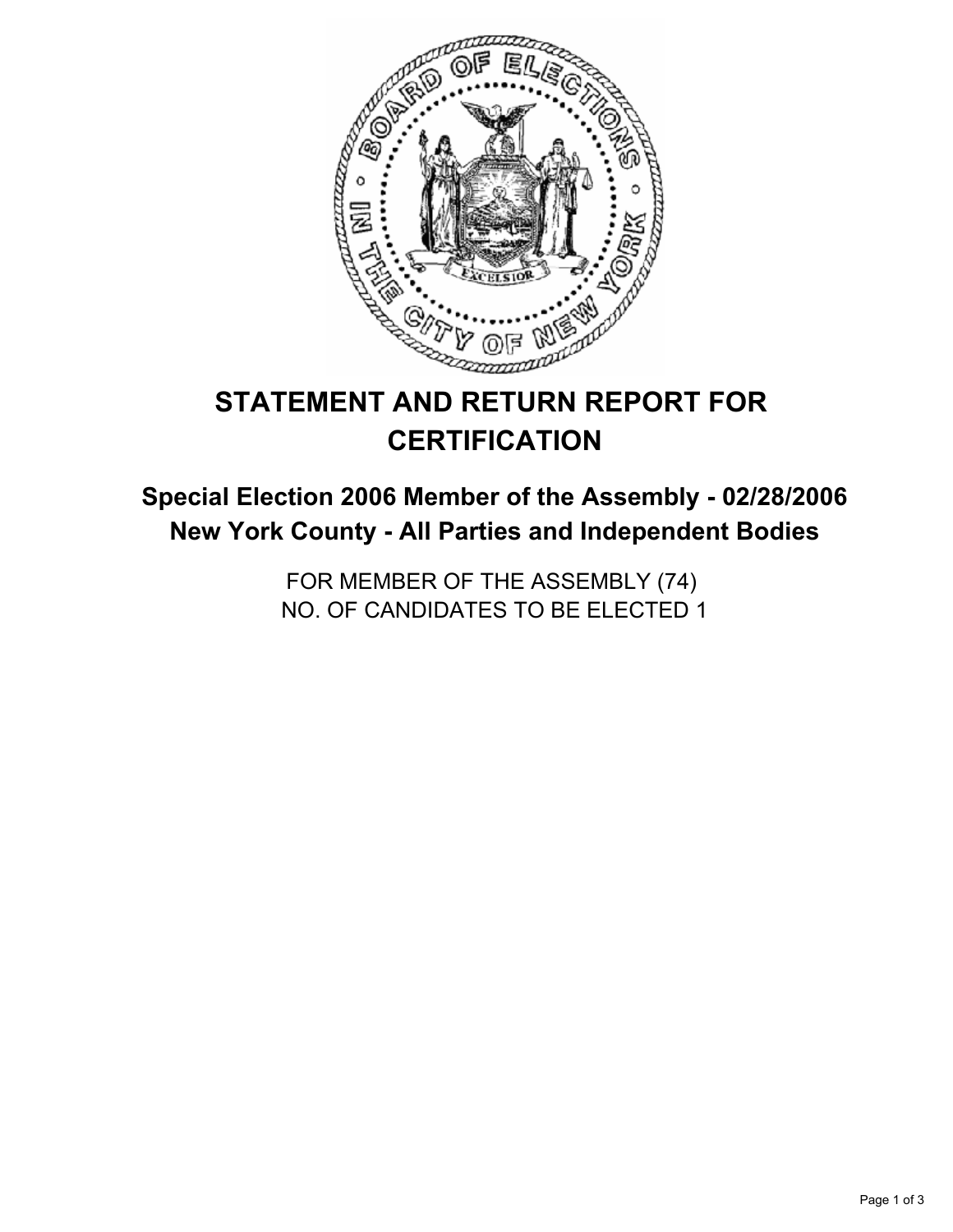

#### **ASSEMBLY DISTRICT 74**

| <b>PUBLIC COUNTER</b>                | 3,703 |
|--------------------------------------|-------|
| <b>EMERGENCY</b>                     | 10    |
| ABSENTEE/MILITARY                    | 140   |
| AFFIDAVIT                            | 19    |
| <b>TOTAL BALLOTS</b>                 | 3,872 |
| FRANK J SCALA (REPUBLICAN)           | 1,120 |
| SYLVIA M FRIEDMAN (DEMOCRATIC)       | 2,262 |
| SYLVIA M FRIEDMAN (WORKING FAMILIES) | 466   |
| EILEEN P. BRENNAN (WRITE-IN)         |       |
| HOWARD STROUGO (WRITE-IN)            |       |
| JARED B. GOLDSTEIN (WRITE-IN)        | 2     |
| STEVE KAUFMAN (WRITE-IN)             |       |
| <b>TOTAL VOTES</b>                   | 3,853 |
| <b>UNRECORDED</b>                    | 19    |